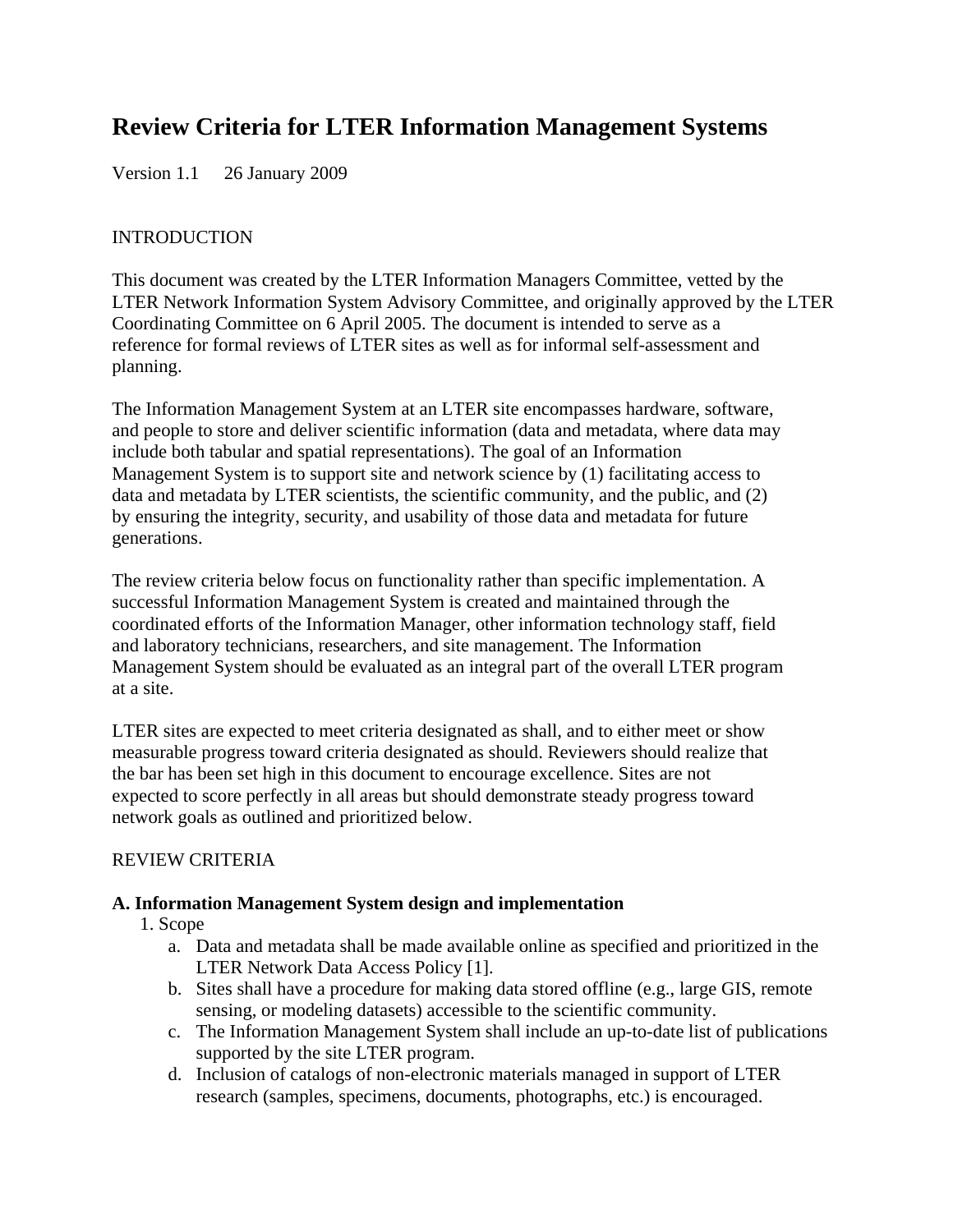## 2. Design

- a. The Information Management System should conform to current best practices for critical design features such as data and metadata encoding, short-term backup, longterm media and format migration, system administration, security, scalability, and query capability.
- b. Site data and metadata shall be backed up regularly and copies stored offsite to protect against disaster.
- c. Sensitive data (such as personal information or location of endangered species) shall be protected against misappropriation and misuse.
- d. Innovations in design or methods, especially where suitable for use by other sites, are encouraged.
- 3. Web page
	- a. Data, metadata, and publication list shall be well organized, readily located, and easily accessed from the site web page.
	- b. Site web page should conform to the Guidelines for LTER Web Site Design and Content [2].
	- c. Innovations in web page design and Information Management System interface, especially where suitable for use by other sites, are encouraged.

## 4. Documentation

- a. Information Management System architecture, procedures, and protocols shall be clearly documented and documentation shall be sufficient to maintain continuity if there is a turnover of personnel.
- b. The Information Management System shall include an up-to-date list of current and completed LTER-related research projects.
- c. Site shall have a management plan for the Information Management System indicating how critical tasks are accomplished by site personnel.

## 5. Review

- a. Site management shall conduct an annual internal review of the site Information Management System.
- b. Site shall demonstrate measurable progress toward addressing recommendations from previous internal and external reviews.

## **B. Information Management System support for site, network, and community science**

- 1. Integration with site science
	- a. All stages of project development from initial project design to final archiving of data and metadata should be integrated into the Information Management System.
	- b. Researchers should be able to make effective use of the site Information Management System.
- 2. Policies
	- a. Site data release, access, and use policies shall comply with LTER Network policies [1].